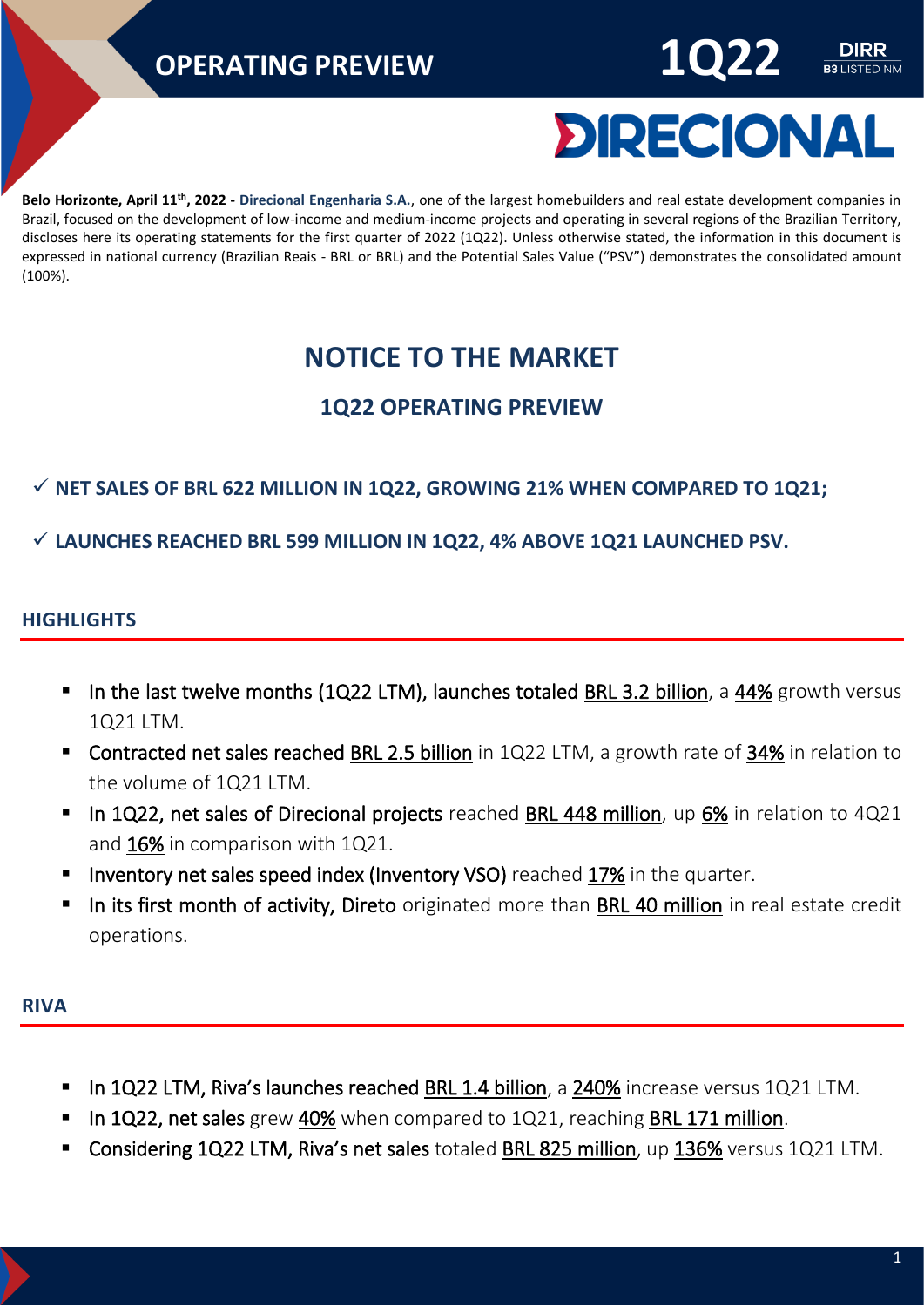

**DIRR B3 LISTED NM** 

#### **LAUNCHES**

Direcional launched 9 new projects in 1Q22, totaling a PSV of BRL 599 million (BRL 557 million % Company), 4% above the amount launched in 1Q21 and 14% below 4Q21. The representativeness of Direcional's products in the mix of launches reached 66%, while Riva's represented 34% of launched PSV.

Considering the last twelve months ended in the  $1<sup>st</sup>$  quarter of 2022 (1Q22 LTM), the volume of launches grew 44% compared to the same period of the previous year (1Q21 LTM). In this sense, it is worth noting Riva's important contribution to the total amount launched in the last twelve months.



Table below provides further information on projects launched in 1Q22:

| Launches                            | <b>1Q22</b><br>(a) | 4Q21<br>(b) | <b>1Q21</b><br>(c) | $\Delta\%$<br>(a/b) | $\Delta\%$<br>(a/c) |
|-------------------------------------|--------------------|-------------|--------------------|---------------------|---------------------|
| PSV Launched - 100% (BRL '000)      | 599,069            | 693,381     | 577,060            | $-13.6%$            | 3.8%                |
| Direcional                          | 396,445            | 335,827     | 450,862            | 18.1%               | $-12.1%$            |
| Riva                                | 202,623            | 357,554     | 126,197            | $-43.3%$            | 60.6%               |
| PSV Launched - % Company (BRL '000) | 557,281            | 633,817     | 454,230            | $-12.1%$            | 22.7%               |
| Direcional                          | 354,658            | 335,827     | 328,032            | 5.6%                | 8.1%                |
| Riva                                | 202,623            | 297,990     | 126,197            | -32.0%              | 60.6%               |
| <b>Launched Units</b>               | 2,831              | 3,146       | 2,471              | $-10.0%$            | 14.6%               |
| Direcional                          | 2,136              | 1,909       | 2,009              | 11.9%               | 6.3%                |
| Riva                                | 695                | 1,237       | 462                | -43.8%              | 50.4%               |
| Average % Company                   | 93.0%              | 91.4%       | 78.7%              | 2 p.p.              | 14 p.p.             |
| Average Price (BRL/unit)            | 211,610            | 220,401     | 233,533            | $-4.0%$             | $-9.4%$             |
| Direcional                          | 185,602            | 175,918     | 224,421            | 5.5%                | $-17.3%$            |
| Riva                                | 291,544            | 289,049     | 273,155            | 0.9%                | 6.7%                |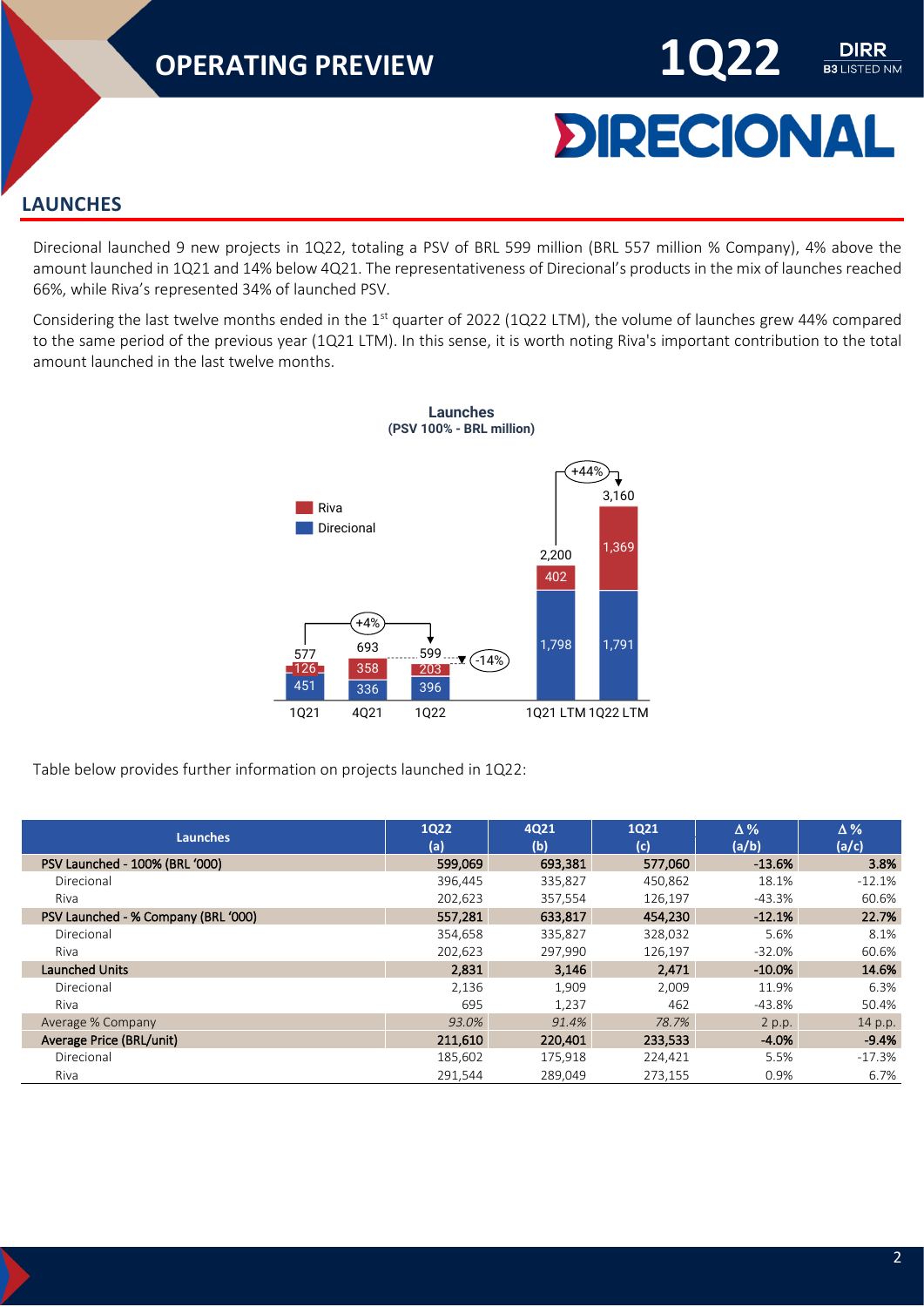# **DIRECIONAL**

DIRR **B3 LISTED NM** 

#### **CONTRACTED SALES**

Net sales contracted during 1Q22 totaled BRL 622 million (BRL 508 million % Company), growing 21% versus 1Q21, and dropping 7% versus 4Q21. It is worth noting that March 2022 marked the best month of net sales in Company's history. As a result, Direcional recorded its highest sales volume for a 1<sup>st</sup> quarter.

In the Direcional segment, net sales reached BRL 448 million in 1Q22, growing 6% over 4Q21 and 16% over 1Q21, confirming the segment's resilience.

In 1Q22 LTM, net sales totaled BRL 2.5 billion (BRL 2.1 billion % Company), a 34% increase in comparison with 1Q21 LTM. In this period, Riva represented about 32% in the sales *mix*, while Direcional products accounted for 67% of the total sales. In both segments, there was an increase in net contracted PSV.



Table below consolidates the information on contracted net sales in 1Q22:

| <b>Contracted Net Sales</b>                     | 1Q22<br>(a) | 4Q21<br>(b) | <b>1Q21</b><br>(c) | $\Delta\%$<br>(a/b) | $\Delta\%$<br>(a/c) |
|-------------------------------------------------|-------------|-------------|--------------------|---------------------|---------------------|
| Net Contracted Sales - PSV 100% (BRL '000)      | 621,942     | 667,758     | 514,964            | $-6.9%$             | 20.8%               |
| Direcional                                      | 447,912     | 423,415     | 385,068            | 5.8%                | 16.3%               |
| Riva                                            | 171,226     | 239,152     | 122,150            | $-28.4%$            | 40.2%               |
| Old Harvest <sup>1</sup>                        | 2,803       | 5,190       | 7,747              | -46.0%              | -63.8%              |
| Net Contracted Sales - PSV % Company (BRL '000) | 507,991     | 537,662     | 438,944            | $-5.5%$             | 15.7%               |
| Direcional                                      | 371,973     | 358,639     | 323,468            | 3.7%                | 15.0%               |
| Riva                                            | 134,559     | 175,889     | 110,017            | $-23.5%$            | 22.3%               |
| Old Harvest                                     | 1,458       | 3,135       | 5,459              | $-53.5%$            | $-73.3%$            |
| <b>Contracted Units</b>                         | 2,945       | 3,146       | 2,702              | $-6.4%$             | 9.0%                |
| Direcional                                      | 2,347       | 2,318       | 2,250              | 1.3%                | 4.3%                |
| Riva                                            | 592         | 813         | 430                | $-27.2%$            | 37.7%               |
| Old Harvest                                     | 6           | 15          | 22                 | $-60.0\%$           | $-72.7%$            |
| Net Sales Speed (VSO) in PSV                    | 16%         | 17%         | 17%                | $-1$ p.p.           | $-1$ p.p.           |
| Direcional                                      | 18%         | 17%         | 17%                | 1 p.p.              | 1 p.p.              |
| Riva                                            | 14%         | 19%         | 20%                | $-5$ p.p.           | $-6$ p.p.           |
| Old Harvest                                     | 3%          | 4%          | 5%                 | $-2$ p.p.           | $-2$ p.p.           |

<sup>1</sup> Old Harvest: Comprises projects of the middle income, upper-middle income and commercial segments, developed in the former model.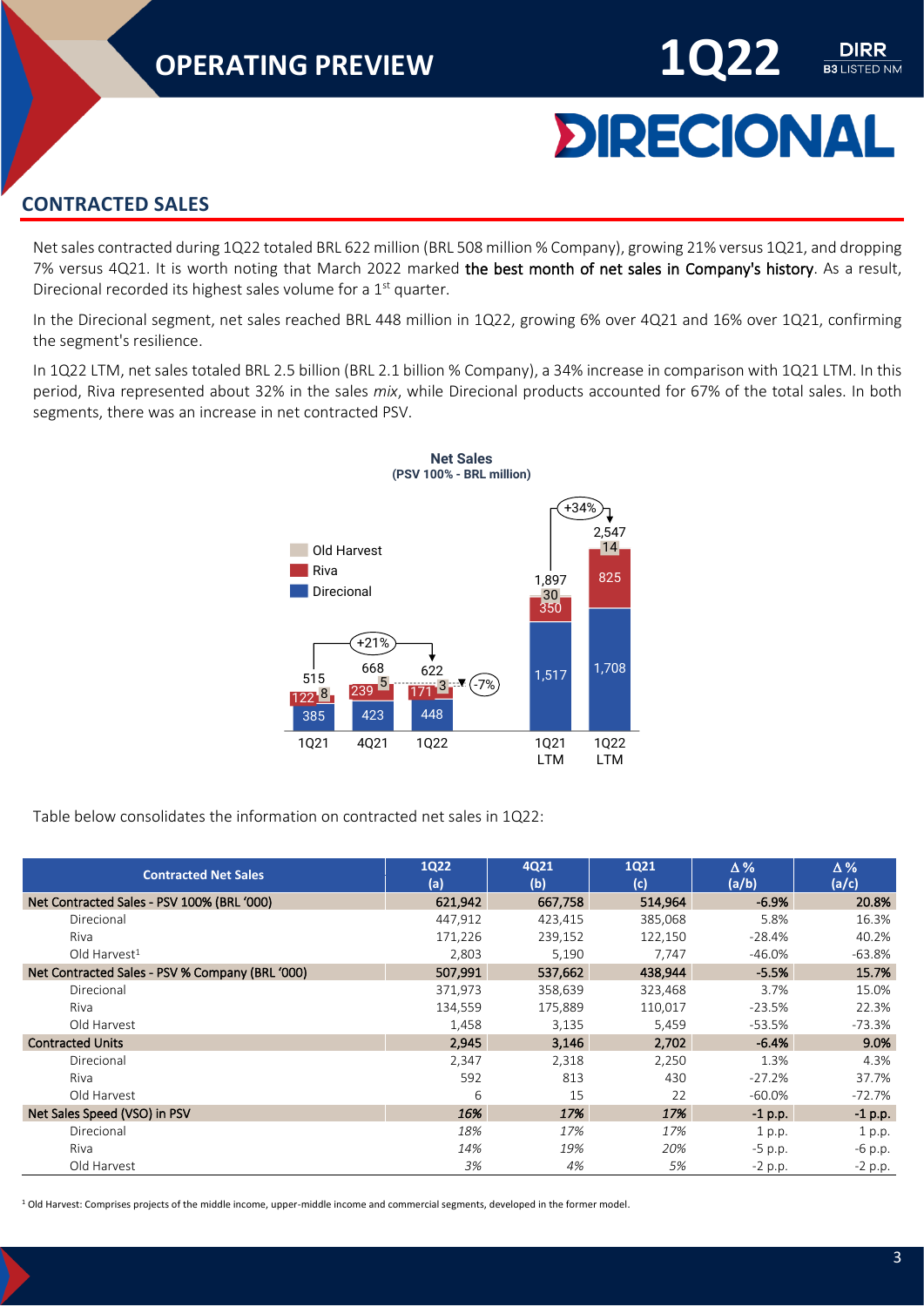# **DIRECIONAL**

DIRR **B3 LISTED NM** 

#### **NET SALES SPEED (VSO)**

In 1Q22, net sales speed, measured by the VSO index (sales-over-supply ratio), reached 16%. The VSO of projects at Direcional, excluding Old Harvest segment, reached 18% in the quarter, while the VSO of Riva segment was 14%.

However, it should be noted that a relevant part of the launches took place at the end of the quarter. Consequently, these products did not have enough sales time in the period. In order to properly analyze the speed of sales, disregarding this distortion, the inventory VSO was also calculated, that is, excluding the PSV launched in 1Q22 and its respective sales. In this scenario, the index reached 17%. In Direcional ex-Old Harvest projects, the inventory VSO reached 19%, and in the Riva segment, it was 16%.



#### **INVENTORY**

Direcional ended 1Q22 with 14,513 units in inventory, totaling a PSV of BRL 3.3 billion (BRL 2.7 billion % Company).

Table below shows the inventory at market value, detailed by stage of construction and by type of product. It is worth mentioning that less than 6% of the total PSV refers to completed units, with 2% related to Direcional projects (ex-Old Harvest), and less than 1% related to Riva products.

|                                                         |                   | <b>PSV Total</b> |                |              | <b>PSV % Company</b> |             |                    |              |  |
|---------------------------------------------------------|-------------------|------------------|----------------|--------------|----------------------|-------------|--------------------|--------------|--|
| <b>Breakdown of Inventory at</b><br><b>Market Value</b> | <b>Direcional</b> | <b>Riva</b>      | Old Harvest    | <b>Total</b> | <b>Direcional</b>    | <b>Riva</b> | <b>Old Harvest</b> | <b>Total</b> |  |
| In progress (BRL million)                               | 2,046             | 1,078            | $\overline{0}$ | 3,124        | 1,697                | 857         | $\mathbf{0}$       | 2,554        |  |
| % Total                                                 | 62%               | 33%              | 0%             | 94%          | 62%                  | 32%         | 0%                 | 94%          |  |
| Completed (BRL million)                                 | 61                | 14               | 111            | 186          | 55                   | 14          | 95                 | 164          |  |
| % Total                                                 | 2%                | 0%               | 3%             | 6%           | 2%                   | 1%          | 4%                 | 6%           |  |
| <b>Total (BRL million)</b>                              | 2.107             | 1.092            | 111            | 3.310        | 1,753                | 870         | 95                 | 2,719        |  |
| % Total                                                 | 64%               | 33%              | 3%             | 100%         | 64%                  | 32%         | 4%                 | 100%         |  |
| <b>Total Units</b>                                      | 10,561            | 3,651            | 301            | 14,513       | 10,561               | 3,651       | 301                | 14,513       |  |
| % Total Units                                           | 73%               | 25%              | 2%             | 100%         | 73%                  | 25%         | 2%                 | 100%         |  |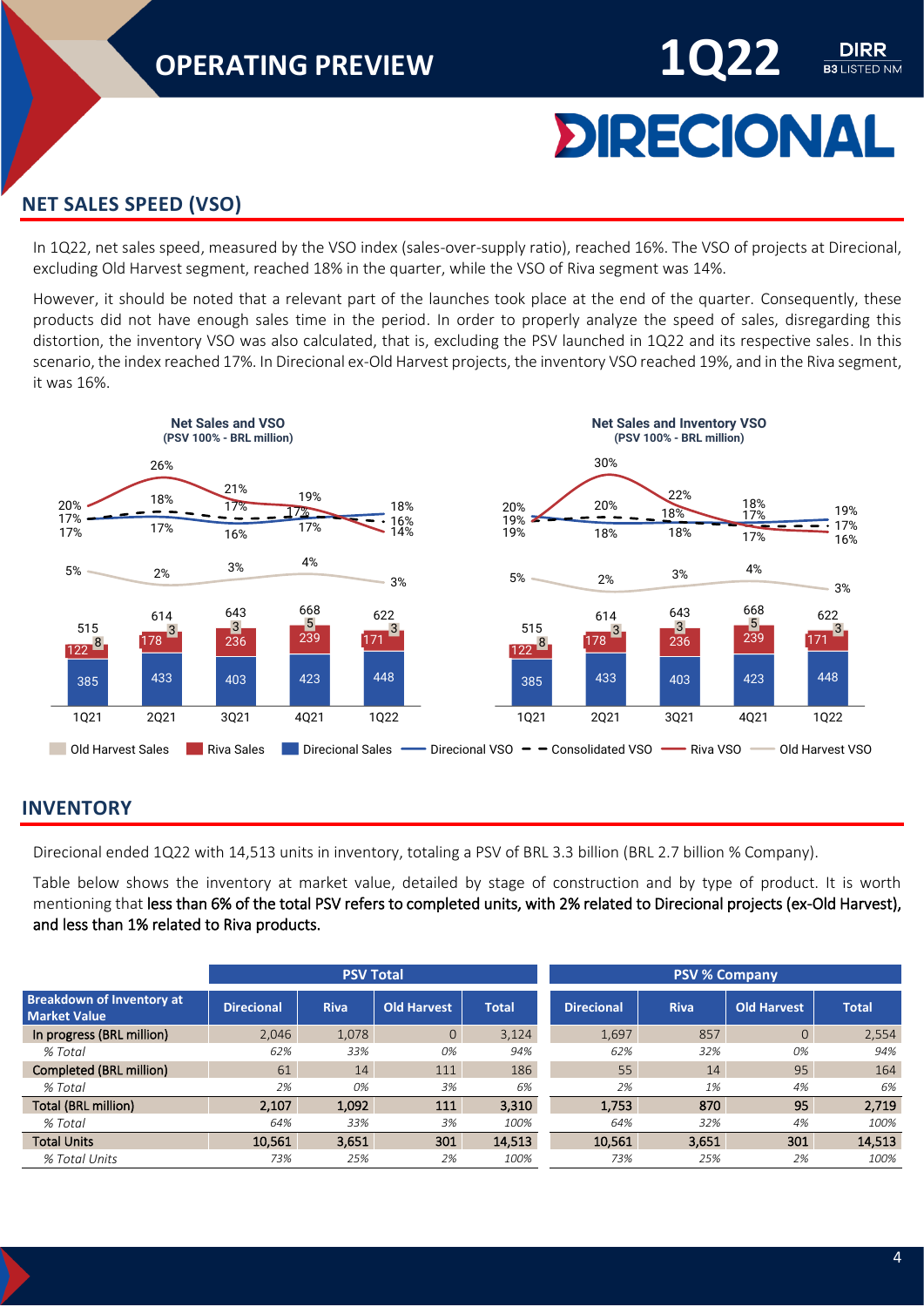

#### **LANDBANK**

Direcional's landbank ended 1Q22 with a development potential of 156 thousand units and a PSV of BRL 28 billion (BRL 25 billion % Company).

The average cost of acquisition was equivalent to 11% of the PSV, and 78% of the payment shall be made through swaps, which causes a reduced impact on the Company's cash position before the beginning of the development of the projects.

During 1Q22, 9 plots of lands were acquired, with a construction potential of 7,800 units and a PSV of BRL 1.6 billion (BRL 1.1 billion % Company).

The average cost of acquisition in the quarter was equivalent to 10% of PSV, and 67% of the payment shall be made via swaps.

| <b>Evolution of Landbank</b><br>(BRL million) | 2021<br>Landbank, | 1Q22<br><b>Acquisitions</b> | 1Q22<br>اLaunches | Adjustments <sup>1</sup> | 1022<br>Landbank | 1022<br>PSV % Co. | Units   |
|-----------------------------------------------|-------------------|-----------------------------|-------------------|--------------------------|------------------|-------------------|---------|
| Total PSV                                     | 26.807            | 1,585                       | (599'             |                          | 7.798            | 25,276            | 156,004 |

<sup>1</sup> Adjustments: update of sales price, canceled sales and swaps.

#### **CASH GENERATION (CASH BURN)<sup>1</sup>**

In 1Q22, there was a cash consumption in the amount of BRL 34 million. This consumption is due to the relevant operational growth that the Company has been reporting in recent periods, with a significant expansion of launches and sales volumes, in addition to the active management of inventories, with a cautious evaluation regarding the acquisition of inputs, which aims to mitigate possible inflation pressures and to maintain the profitability of projects at levels that the Company considers to be healthy.

<sup>1</sup> Cash Generation (Cash Burn): variation in net debt adjusted by payment of dividends, repurchase of shares and the variation in the balance of interest swap operation agreements. Prior unaudited information.

#### **DIRETO**

After the approval by the Administrative Council for Economic Defense (CADE), which took place during 1Q22, Direto started its activities in wholesale and retail during the month of February.

According to the Notice to the Market published on April 4<sup>th</sup>, 2022, in its first month of operations, Direto originated real estate credit operations that exceeded BRL 40 million.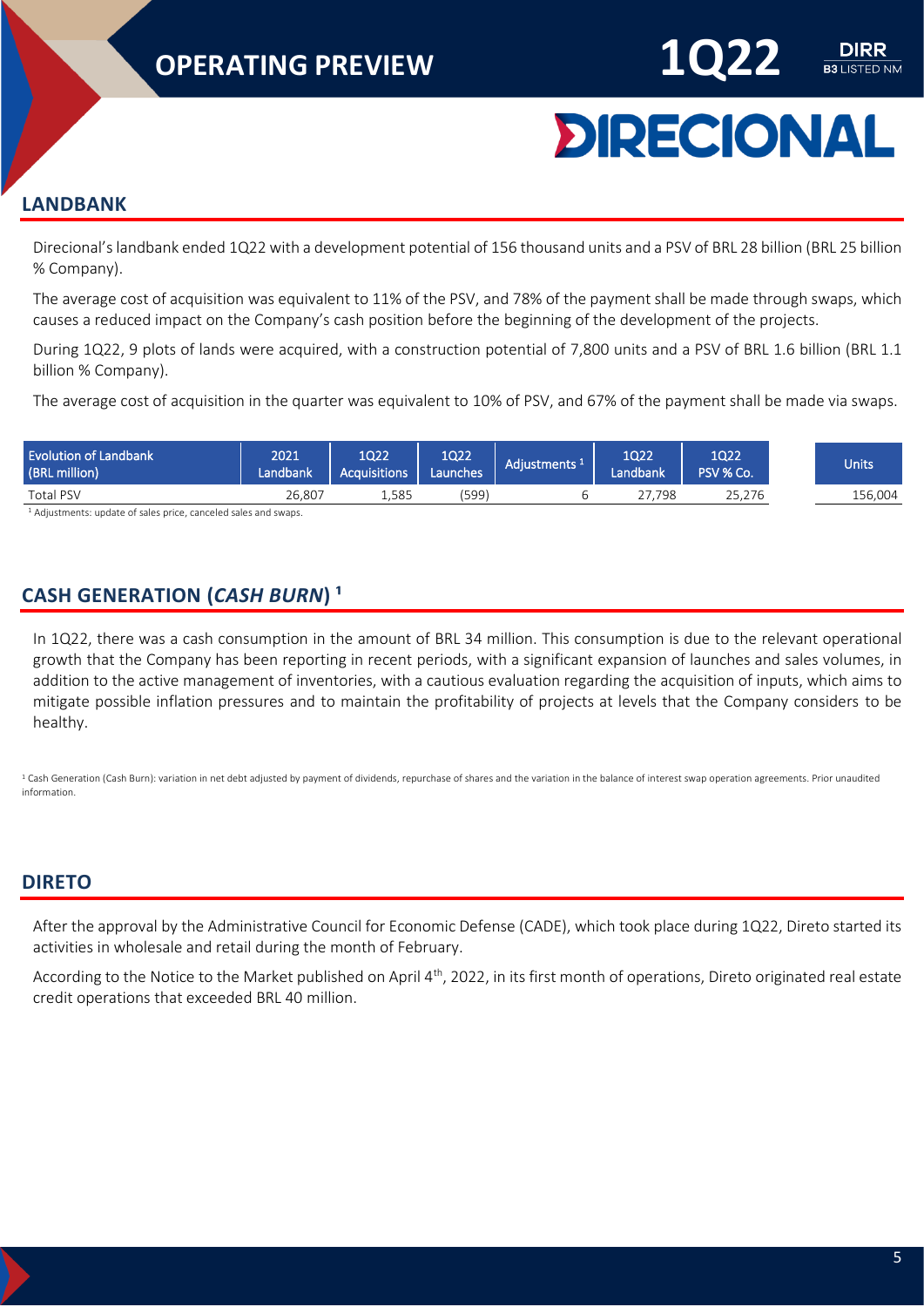# **DIRECIONAL**

**B3** LISTED NM

#### **RIVA – Operating Highlights**

Riva, a subsidiary with operations focused on the mid-low income segment, launched 2 projects in 1Q22, totaling a PSV of BRL 203 million (BRL 203 million % Company), up 61% in comparison with 1Q21.

Net sales reached BRL 171 million in 1Q22 (BRL 135 million % Company), a 40% growth over 1Q21, and a 28% drop versus 4Q21.

As previously mentioned, VSO in 1Q22 was 14%, mainly due to the launches having taken place at the end of March, which limited the time for sales of these projects still within the quarter. Thus, taking into account only sales related to products in inventory, the inventory VSO index reached 16% in the Riva segment.

In 1Q22 LTM, net sales grew 136% in relation to the amount sold in 1Q21 LTM, totaling BRL 825 million in the period (BRL 640 million % Company).

At the end of 1Q22, PSV in inventory totaled BRL 1.1 billion, of which about 1% refers to completed products.



Statements contained in this notice regarding business perspectives, operational and financial projection results, and references to the Company's potential of growth constitute mere estimates and were based on the Board's expectations and estimates regarding the Company's future performance. Although the Company believes that such estimates are based on reasonable assumptions, Company does not ensure they are achievable. The expectations and estimates underlying the Company's future perspectives are highly dependent on the market behavior, the Brazil's economic and political situation, the current and future state regulations, the industry and international markets, and are therefore subject to changes which are beyond control by part of the Company and its Board. The Company shall not commit to publish updates neither to revise the expectations, estimates, and provisions contained herein arising from future information or events.

#### IR team www.direcional.com.br/ri ri@direcional.com.br (+55 31) 3431-5509 | (+55 31) 3431-5512